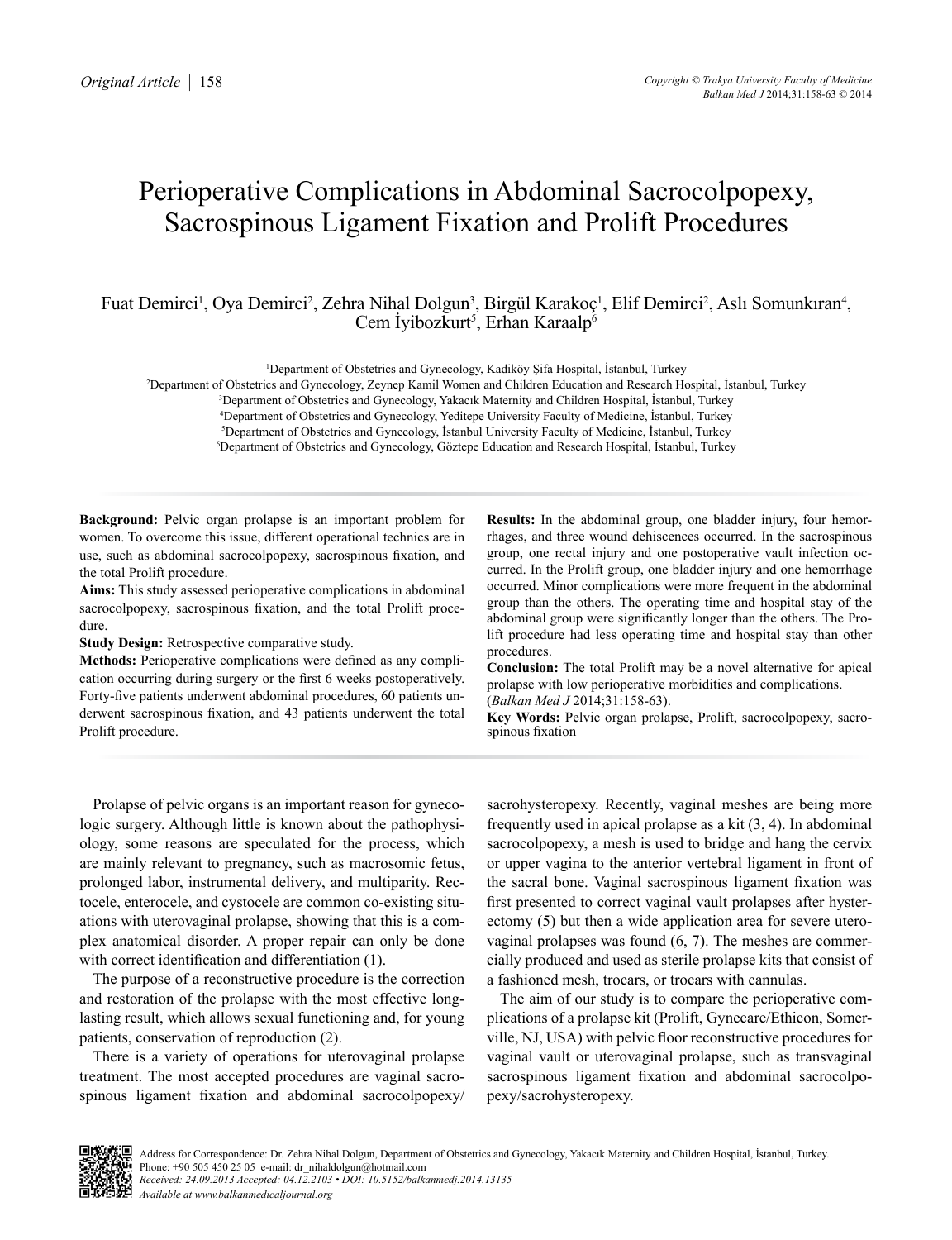# **MATERIAL AND METHODS**

One hundred forty-eight patients` medical records were reviewed for this retrospective study. All patients had vaginal vault or uterovaginal prolapse and were operated on by a single senior surgeon (F.D.). The first part of the study, which consisted of abdominal sacrocolpopexy and sacrospinous fixation, was performed from January 1999 to September 2005 and was published before (8). The second part of the patients underwent Prolift procedure from 2006 to 2011.

After an analysis of the risks, operation time, recovery time, and success rates, the patients` preferences reflected the selection of the surgical approach. Abdominal and Prolift procedure indications were similar.

Urogynecologic history was taken, and physical examinations, voiding diary, cough test, 1-h pad test, and transvaginal ultrasonography were applied to all patients preoperatively. In selected patients, multichannel urodynamic testing was performed. The POP-Q system (9) was used to stage the pelvic organ prolapse. In our previous study, we had staged 37 patients by the Baden-Walker classification system (10), who are also included in this study. Stage 2 or higher-staged uterine or vaginal vault prolapses were indicated for surgery by POP-Q or Baden-Walker system. In some patients, the cervix was repositioned to evaluate hidden urodynamic stress incontinence (USI), and stress test and urodynamics were performed. The International Continence Society recommendations guided the methods, descriptions, and definitions in this study.

Any complication that occurred during the surgery or postoperatively after 6 weeks was defined as a perioperative complication. Complications were classified as major and minor complications. Potentially life-threatening complications were considered as major complications. Hemoglobin levels were checked preoperatively and postoperatively to evaluate blood loss, and cases requiring blood transfusions were excluded.

# **Procedure of abdominal sacrocolpopexy/ sacrohysteropexy**

The patients who had abdominal procedures underwent abdominal sacrocolpopexy together with paravaginal repair, Halban/Moskowitz/McCall culdoplasty, or a Burch colposuspension following hysterectomy. Posterior colporrhaphy was also included when necessary. Through a pfannenstiel or infraumbilical midline incision, the peritoneal cavity was entered. Nonabsorbable sutures were used to close the pouch of Douglas in culdoplasty. For sacrocolpopexy and sacrohysteropexy, polypropylene mesh (Prolene, Ethicon, Somerville, USA) was used.

Round ligaments were folded to pull the uterus to its anteverted position in sacrohysteropexy when indicated. The details of the abdominal procedure were explained in our former study (8).

# **Procedure of sacrospinous ligament fixation**

A right-sided sacrospinous fixation was performed with a twisted needle-holder, applying two non-absorbable sutures together, with anterior and posterior repair performed by delayed-absorbable sutures. Paravaginal repair was performed in six patients instead of anterior colporrhaphy. Five patients had anterior repair, and 6 patients had posterior colporrhaphy with polypropylene mesh. When we first started this study, Burch colposuspension was performed in 11 patients with USI, and a pubovaginal sling was applied to 3 patients with intrinsic sphincter deficiency (ISD) following vaginal hysterectomy and sacrospinous ligament fixation in this sacrospinous group. Afterwards, we switched the operation to a tension-free midurethral polypropylene sling (MPS) application in USI patients following sacrospinous fixation (9, 10). To prevent overstabilization of the urethra, MPS was performed before a subsequent anterior colporrhaphy.

#### **The procedure of the total Prolift**

The tension-free vaginal mesh procedure was applied in the fashion Fatton et al. described in their original article (3). Hysterectomy was performed initially if necessary. In order to reduce the risk of mesh exposure and erosions, no T incisions were used in the patients with cuff prolapse. After the closure of the incisions, a lubricated vaginal pack was placed and kept in the vagina for a day.

Anal sphincteroplasty was performed after the main operations when indicated. Table 1 demonstrates the surgical interventions for each group. Low-molecular-weight heparin was administered to patients who were at risk for pathologic clot formation. All patients received antibiotic prophylaxis. Vaginal estrogen was applied to all postmenopausal women before surgery. In the Prolift group, the urethral catheter was removed on the first postoperative day, and for the rest of the groups, it was removed on the third postoperative day.

The chi-squared test and, for the three-group comparisons, one-way Anova test were used for statistical analysis (SPSS software, version 11.0, Chicago, IL, USA). If significance was detected on the one-way Anova test, Tukey or Tamhane test was used to determine which groups were different, where appropriate. A p value <0.05 was considered significant.

# **RESULTS**

Patients who had abdominal procedures were named Group 1 (G1). This group had 45 patients, with 20 sacrohysteropexy and 25 sacrocolpopexy. The second group was the vaginal sacrospinous fixation group (G2), with 60 patients, and 43 patients had the total Prolift procedure, categorized as the third group (G3). The body mass index and parity of the patients were similar in the three groups. Twenty-seven patients had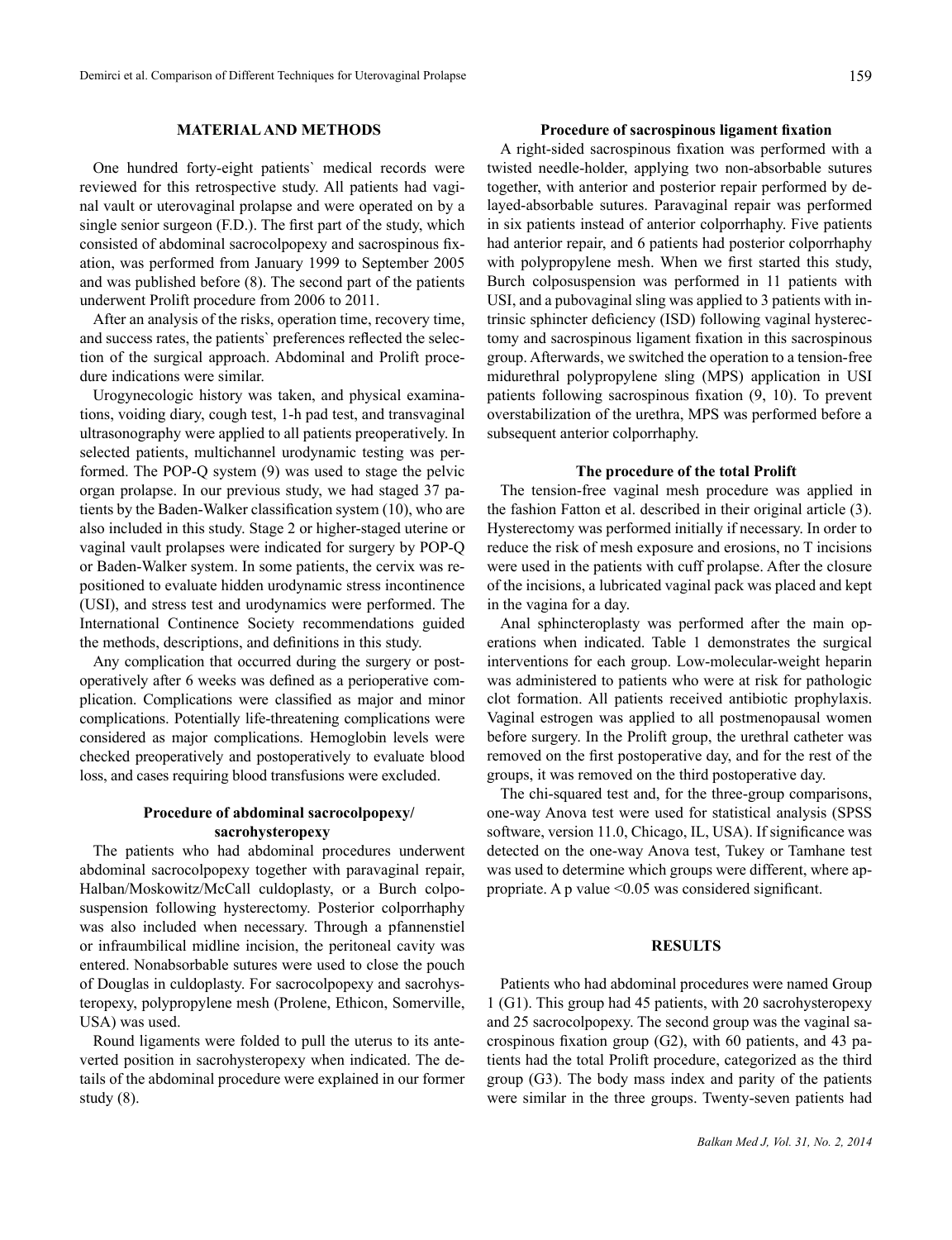vaginal vault prolapse of 148 patients (six in G2, seven in G1, and 14 in G3). In contrast, the number of previous surgery interventions was significantly higher in G1 and G3 than G2. A significantly higher number of postmenopausal patients were present in G2 than G1 and G3. The patient characteristics and previous pelvic surgery histories for each group are shown in Table 2.

Concomitant anti-incontinence surgery was performed in 34 patients with USI (ISD in 6) in G1, to 17 patients with USI (ISD in 7) in G3, and to 45 patients with USI (ISD in 7) in G2.

One bladder injury occurred both in the abdominal and Prolift groups and was repaired immediately. Two patients bled during paravaginal repair, two patients bled during sacrocolpopexy, and one patient bled during posterior Prolift. Warm sponge packing was enough for four patients to stop the bleeding, whereas one required homeostasis suture. Blood transfusion was necessary in these patients. Wound dehiscence occurred in three cases over the fascia: one of them was 3 cm long, the other was 5 cm, and one of them comprised the whole length of the incision.

One rectal injury occurred in the sacrospinous group during pararectal space dissection and was immediately repaired.

Vaginal vault infection was seen in one patient. Seven G1 patients (15.6%), five G2 patients (8.3%), and two G3 patients (4.6%) complained of urinary retention lasting more than 5 days. Only one patient who had an MPS needed sling removal after a 30-day catheterization. Ecchymosis of the perineum occurred in 3 (7%) patients in G3.

We found more frequent minor complications in the abdominal group than the other two groups, whereas there was no statistically significant difference in major complications. The types of the complications are classified in Table 3.

Since the procedures were heterogeneous, operating time, duration of hospital stay, and hemoglobin levels could not be compared among the groups. Uterovaginal prolapse and SUI can be treated by abdominal hysterectomy, sacrocolpopexy, McCall culdoplasty, Burch colposuspension with or without paravaginal repair, and posterior repair (18 patients). The vaginal approach includes vaginal hysterectomy, McCall culdoplasty, sacrospinous fixation, tension-free sling together with anterior repair or paravaginal repair, and posterior repair (29 patients).

There were only 9 patients who had hysterectomy, Prolift procedure, and TVT-O, which can be compared with the former (abdominal and sacrospinous) group. Since hysterectomy is the main operation that is likely to cause blood loss, we compared only these patients in terms of operating time, hemoglobin level, and hospital stay. The comparison of pre- and post-operative hemoglobin levels was not significantly different between the groups. But, in the aspect of hospital stay and operating time, there was a significant prolongation favoring

| <b>TABLE 1.</b> Surgical procedures performed in the three groups |  |
|-------------------------------------------------------------------|--|
|-------------------------------------------------------------------|--|

|                              | Abd. group     | Sacrospinous group | Prolift                  |
|------------------------------|----------------|--------------------|--------------------------|
| Procedure                    | $(n=45)$       | $(n=60)$           | $(n=43)$                 |
| Sacrocolpopexy               | 25             |                    |                          |
| Sacrohysteropexy             | 20             |                    |                          |
| Sacrospinous fixation        |                | 60                 |                          |
| Total mesh (Prolift)         |                |                    | 43                       |
| Abdominal hysterectomy       | 18             |                    | $\overline{\phantom{a}}$ |
| Vaginal hysterectomy         |                | 54                 | 15                       |
| Anterior colporrhaphy        |                | 38                 | 3                        |
| Posterior colporrhaphy       | 34             | 55                 | $\overline{c}$           |
| Culdoplasty                  | 45             | 41                 |                          |
| Burch colposuspension        | 5              | 11                 |                          |
| Paravaginal repair           | 24             |                    |                          |
| Paravaginal repair + Burch   | 8              |                    |                          |
| Pubovaginal sling            |                | 3                  |                          |
| Midurethral polypropylene    | $\overline{4}$ | 23                 |                          |
| sling (MPS)                  |                |                    |                          |
| TVT-O                        |                |                    | 17                       |
| Vaginal paravaginal repair   |                | 4                  |                          |
| Vaginal paravaginal repair + |                | $\overline{2}$     |                          |
| transobturator MPS           |                |                    |                          |
| Paravaginal repair + MPS     | 2              |                    |                          |
| <b>Transobturator MPS</b>    | $\overline{c}$ | 6                  |                          |
| Cervical amputation          | 3              |                    | 2                        |
| Shortened round ligament     | 17             |                    |                          |
| Ovarian cyst extirpation     | 3              |                    |                          |
| Tubal ligation               | 10             |                    |                          |
| Appendectomy                 | 8              |                    |                          |
| Anal sphincteroplasty        | 9              | 11                 | 3                        |
| Ripstein rectopexy           | 1              |                    |                          |

MPS: midurethral polypropylene sling; TVT-O: transvaginal tape-obturator

|  | <b>TABLE 2.</b> Patient characteristics and previous pelvic surgery |  |  |
|--|---------------------------------------------------------------------|--|--|
|  | in the three groups                                                 |  |  |

|                                  |                 | Abdominal Sacrospinous | Prolift                   |       |
|----------------------------------|-----------------|------------------------|---------------------------|-------|
|                                  | $(n=45)$        | $(n=60)$               | $(n=43)$                  | p     |
| Age (years)                      | $43.7 \pm 14.4$ | $58.2 \pm 15.6$        | $44.4 \pm 16.2 \le 0.001$ |       |
| Parity (n)                       | $3.9 \pm 2.7$   | $4.3 \pm 2.5$          | 4 1 $\pm$ 2.4             | 0.725 |
| Mean BMI, $kg/m2$                | $28.6 \pm 5.8$  | $29.1 \pm 5.9$         | $28.7\pm 6.1$             | 0.899 |
| Postmenopausal patients, (%)     | 14(31.1)        | 38(63.3)               | 18 (41.9)                 | 0.003 |
| History of pelvic surgery $(\%)$ | 13 (28.9)       | 7(11.7)                | 17(39.5)                  | 0.004 |
| Vaginal hysterectomy             | 5               | 2                      | 9                         |       |
| Abdominal hysterectomy 2         | 4               | 5                      |                           |       |
| Needle suspension                | 1               |                        |                           |       |
| Marshall-Marchetti-Krantz        | $\mathfrak{D}$  |                        |                           |       |
| Anterior colporrhaphy            | 6               | 4                      | 11                        |       |
| Posterior colporrhaphy           | 8               | 6                      | 9                         |       |
| Sacrospinous fixation            | 4               |                        | 3                         |       |
| Modified Gilliam-Dolares         | 2               |                        |                           |       |

BMI: body mass index, p<0.05: significant

the abdominal group. In the overall analysis, the Prolift group had lower operating time and hospital stay than the abdominal and sacrospinous groups (Table 4).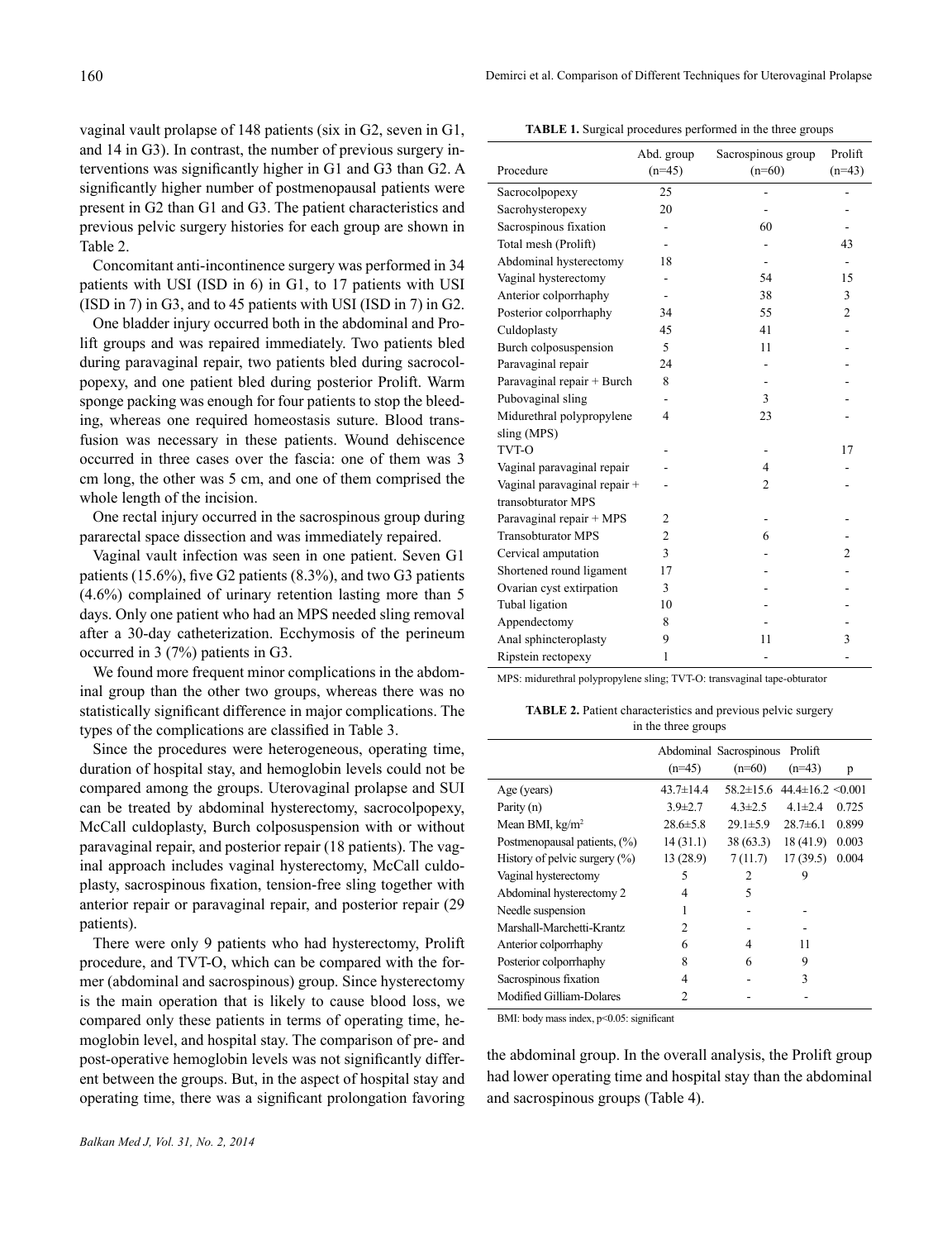**TABLE 3.** Complications in the three groups

|                                            | Sacrospinous | Prolift  |          |         |
|--------------------------------------------|--------------|----------|----------|---------|
| Abdominal                                  | $(n=45)$     | $(n=60)$ | $(n=43)$ | p       |
| Major complications                        |              |          |          |         |
| Bladder injury, n (%)                      | 1(2.2)       |          | 1(2.3)   |         |
| Rectal injury, $n$ (%)                     |              | 1(1.7)   |          |         |
| Hemorrhage, $n$ $\left(\frac{9}{6}\right)$ | 4(8.9)       |          | 1(2.3)   |         |
| Overall major complications,               | 5(11.1)      | 1(1.7)   | 2(4.6)   | 0.103   |
| $n$ (%)                                    |              |          |          |         |
| Minor complications                        | 7(15.6)      | 5(8.3)   | 2(4.6)   |         |
| Urinary retention ( $>5$ days), n (%)      |              |          |          |         |
| Urinary infection, $n$ $(\%)$              | 7(15.6)      | 6(10.0)  | 1(2.3)   |         |
| Febrile morbidity, $n$ $(\%)$              | 4(8.9)2      | 2(3.3)   | 1(2.3)   |         |
| Wound infection, $n$ $(\%)$                | 5(11.1)      | 1(1.7)   |          |         |
| Wound dehiscence, n (%)                    | 3(6.7)       |          |          |         |
| Perineal ecchymosis                        |              |          | 3(7)     |         |
| Overall minor complications,               | 26(57.8)     | 14(23.3) | 7(12.2)  | < 0.001 |
| $n$ (%)                                    |              |          |          |         |
|                                            |              |          |          |         |

p<0.05: significant

**TABLE 4.** Comparison of variables between the three groups

| froup<br>$(n=29)$<br>$(n=9)$<br>p          |
|--------------------------------------------|
| $40.9\pm 28.3$ 118.6 $\pm 25.4$<br>< 0.001 |
| < 0.001<br>$3.4 \pm 1.4$<br>$5.5 \pm 1.9$  |
| 0.909<br>$12.2 \pm 1.6$<br>$12.1 \pm 1.8$  |
| 0.690<br>$10.0 \pm 1.7$<br>$10.5 \pm 1.5$  |
|                                            |

p<0.05: significant

# **DISCUSSION**

Single-compartment defect is rare in symptomatic pelvic prolapse. Therefore, a thorough site-specific evaluation is mandatory to choose the appropriate surgical technique to achieve optimum correction. The widely accepted procedures are vaginal sacrospinous ligament fixation and abdominal sacrocolpopexy, usually combined with different pelvic reconstructive procedures. In recent years, commercially available transvaginal permanent mesh kits with trocars have gained popularity in prolapse surgery with high success rates in early and mid-term follow-up (11, 12).

It is hard to analyze the perioperative complications related to uterovaginal surgery. Numerous techniques are described. Moreover, generally, authors emphasize the long-term outcome and efficacy of the procedure rather than complications attributable to the uterovaginal surgery itself.

Nygaard et al. (13) reviewed 65 studies on abdominal sacrocolpopexy (a total of 3827 cases). Our results - hemorrhage  $(8.9\% \text{ to } 4.4\%)$ , bladder injury  $(2.2\% \text{ to } 3.1\%)$ , urinary infection (15.6% to 10.9%), and wound infection (11.1% to 4.6%) were similar with their review.

In a David-Montefiore et al. (14) review, 16 studies on sacrospinous ligament fixation, each including more than 50

patients (a total of 2292 cases), were evaluated. The rates of urinary infection (10% to 14.7%) and rectal injury (1.7% to 0.4%) of our study were similar to their review.

In the literature, we found three randomized controlled trials (15-17) that compared abdominal sacrocolpopexy and vaginal sacrospinous ligament fixation operations. In two of three studies, the abdominal approach was superior to the vaginal approach for prolapse repair (15, 16). The third study (17) reported that although it was not statistically significant, 17% of the patients had postoperative recurrent prolapse after vaginal procedures compared to 4% of those who had abdominal surgery. Benson et al. (15) and Maher et al. (17) reported no significant difference in hospital stay, catheter duration, and blood loss, but the operating time was significantly longer in the abdominal group. Our results are concordant with these studies differing that we also found the duration of hospital stay was also longer in the abdominal group. Maher et al. (17) reported that the vaginal group needed shorter time to return to daily activities.

Benson et al. (15) did not report any significant difference in the two groups` complication rates. In our study, we found that minor complications were more frequent in the abdominal group. In the abdominal and Prolift groups, secondary surgery rates were also significantly more frequent due to indicationrelated reasons, and this may be a risk factor for the morbidity of the patients. One of the patients who bled paravaginally had a history of former anti-incontinence surgery. Contrarily, the mean age and the number of post-menopausal patients were significantly higher in G2 than the other groups. Operation might be challenging for these patients, together with increased morbidity.

In a Cochrane review, abdominal sacrocolpopexy was superior to vaginal sacrospinous fixation, with a decreased rate of recurrent vault prolapse. But, vaginal sacrospinous fixation was rapid to perform and less expensive, with an advantage of early daily activities (18).

In a retrospective multicenter study (3) from the French study group who are the creators of the Prolift, perioperative complications of 684 patients and 300 patients in another study by Kato et al. (19) were evaluated. They found bladder injuries in 0.7% and 3.7%; rectal injury in 0.15% and 0.3%; and hemorrhage greater than 200 mL in 1% and 0.3% of patients respectively. Among early postoperative complications were pelvic abscesses in 0.29% and 0%; pelvic hematomas in 1.9% and 0.7%; and pelvic cellulitis in 0.15% and 0%, respectively. In our study, the perioperative complication rates in the Prolift group were comparable to these studies.

There are only three published studies (20-22) comparing vaginal mesh kit complications and recurrence rates with conventional procedures.

In a randomized controlled trial, Withagen et al. (20) compared the efficacy and safety of 93 Prolift procedures with 97 conventional vaginal prolapse repairs in patients with recur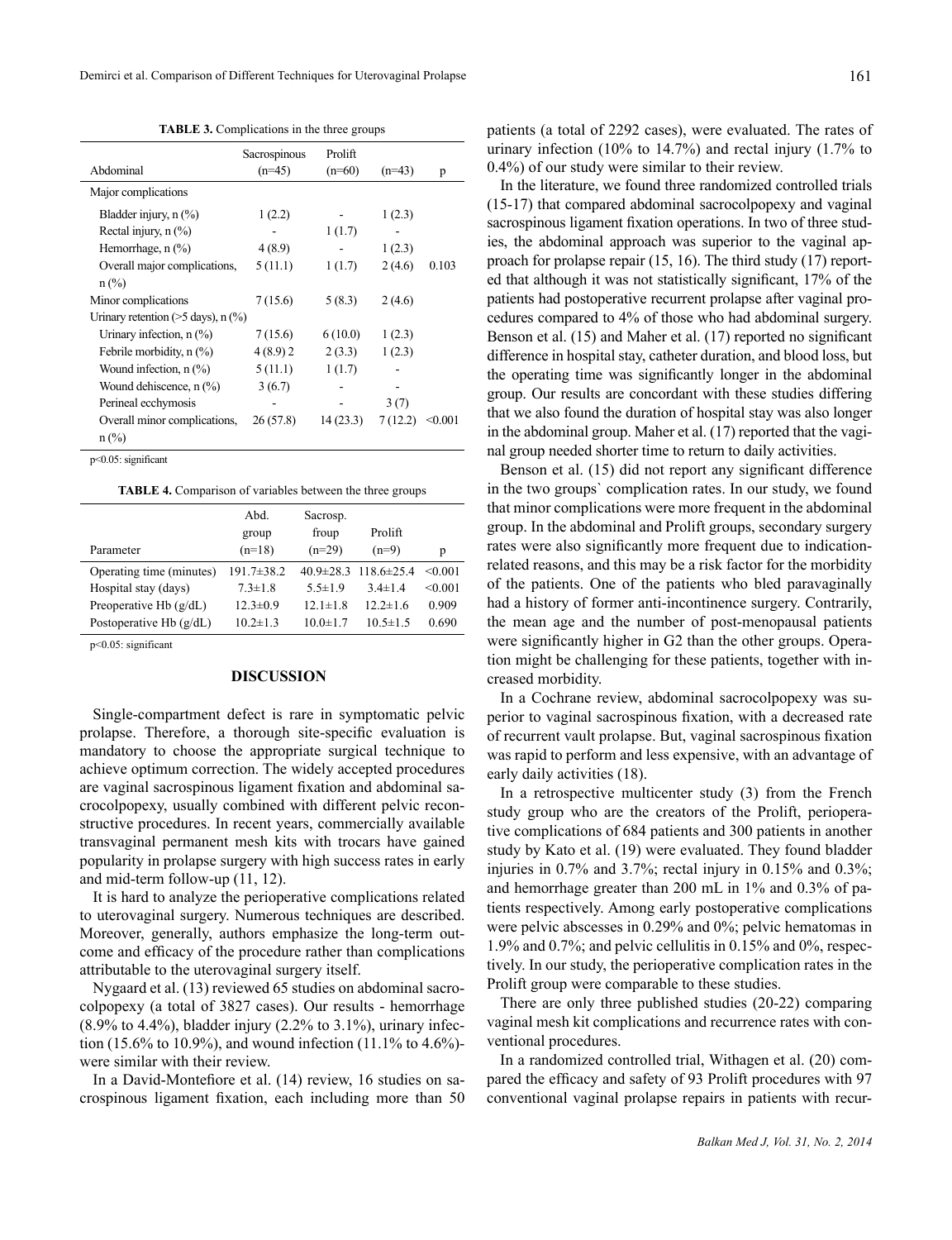rent prolapse. They showed equal improvement in symptoms together with physical functioning at 12 months; however, the tension-free vaginal mesh group had a significantly lower anatomic failure rate.

Sanses et al. (21) compared anatomic outcomes of uterosacral ligament suspension and abdominal sacrocolpopexy with Prolift. In this study, similar to ours, the Prolift group had lower intraoperative blood loss, bladder injury, hemorrhage greater than 500 ml, fever, and shorter operating time than abdominal sacrocolpopexy. However, buttock and groin pain was found to be more frequent in the Prolift group. Patients who had the Prolift procedure had similar apical positioning success compared with uterosacral ligament suspension and abdominal sacrocolpopexy, despite lower vaginal apex repositioning 3-6 months after surgery. They stated that the Prolift procedure provides a reasonable alternative prolapse repair approach for patients with higher perioperative risks.

In a meta-analysis of clinical trials and observational studies evaluating apical prolapse repair, Diwadkar et al. (22) reviewed 3425 patients from 24 studies employing vaginal mesh kits and reported a lower rate of reoperation for recurrent POP (1.3% at 17 months), with an overall peri- and late postoperative complication rate (14.5%) similar to traditional vaginal procedures (uterosacral ligament suspension, sacrospinous ligament fixation, iliococcygeus fascial suspension, and McCall culdoplasty) (15.3%) and abdominal sacrocolpopexy (17.1%). However, due to mesh erosion, the majority of complications associated with mesh kits necessitates surgical intervention under general anesthesia (8.5%). They speculated that more complications and recurrences might be determined with prolonged follow-up, interpreting a relatively shorter mean pursue period in the mesh kit group. Besides, this may reflect the `learning curve` of this new procedure. They concluded that further longer-term studies are needed to support these findings definitively.

The weakness of this study is the time periods of operational approaches to pelvic organ prolapse. The first part of the study, which consisted of abdominal sacrocolpopexy and sacrospinous fixation, was performed from January 1999 to September 2005. According to the developments in the mesh industry, the second part of the patients underwent the Prolift procedure from 2006 to 2011. A random operational approach during the same time period might be methodologically more appropriate, but the strength of the study is that the same experienced surgeon had performed all the operations, which standardizes the technique so that the complication rates are dependable.

In conclusion, sacrospinous fixation and Prolift procedures have lower rates of minor perioperative complications and shorter hospital stay and operating time than sacrocolpopexy.

Nevertheless, the Prolift procedure has lower operating time and hospital stay than both vaginal abdominal procedures. It may be a novel alternative for apical prolapse with low perioperative morbidities and complications.

Further randomized controlled studies are necessary to examine the complications, long-term outcomes, and morbidity. The surgical approach should be chosen depending on patient`s choice, medical status, age, BMI, previous surgical history, additional pelvic and abdominal procedures, and concurrent pelvic organ prolapse.

**Ethics Committee Approval:** Ethics committee approval was received for this study.

### **Informed Consent:** N/A..

**Peer-review:** Externally peer-reviewed.

**Author contributions:** Concept - F.D., O.D., C.İ., B.K.; Design - F.D., B.K., E.D.; Supervision - F.D., O.D., Z.N.D., B.K., E.D., A.S., C.İ., E.K.; Resource - Z.N.D., B.K., O.D., E.D.; Materials - F.D., A.S., E.K.; Data Collection&/or Processing - F.D., Z.N.D., E.D.; Analysis&/or Interpretation - F.D., Z.N.D., O.D., A.S.; Literature Search - C.İ., Z.N.D., E.K.; Writing - F.D., Z.N.D., C.İ., A.S.; Critical Reviews - F.D., O.D., Z.N.D., B.K., E.D., A.S., C.İ., E.K.

**Conflict of Interest:** No conflict of interest was declared by the authors.

**Financial Disclosure:** The authors declared that this study has received no financial support.

# **REFERENCES**

- 1. Nichols DH. Sacrospinous fixation for massive eversion of the vagina. *Am J Obstet Gynecol* 1982;142:901-4
- 2. Shull BL, Capen CV, Riggs MW, Kuehl TJ. Preoperative and postoperative analysis of site-specific pelvic support defects in 81 women treated with sacrospinous ligament suspension and pelvic reconstruction. *Am J Obstet Gynecol* 1992;166:1764-71. **[\[CrossRef\]](http://dx.doi.org/10.1016/0002-9378%2892%2991567-T)**
- 3. Fatton B, Amblard J, Debodinance P, Cosson M, Jacqutin B. Transvaginal repair of genital prolapse: preliminary results of a new tension-free vaginal mesh (Prolift technique)--a case series multicentric study. *Int Urogynecol J Pelvic Floor Dysfunct* 2007;18:743-52. **[\[CrossRef\]](http://dx.doi.org/10.1007/s00192-006-0234-3)**
- 4. Caquant F, Collinet P, Debodinance P, Berrocal J, Garbin O, Rosenthal C, et al. Safety of Trans Vaginal Mesh procedure: retrospective study of 684 patients. *J Obstet Gynaecol Res* 2008;34:449-56. **[\[CrossRef\]](http://dx.doi.org/10.1111/j.1447-0756.2008.00820.x)**
- 5. Randall CL, Nichols DH. Surgical treatment of vaginal inversion. *Obstet Gynecol* 1971;38:327-32.
- 6. Cruikshank SH. Sacrospinous fixation should this be performed at the time of vaginal hysterectomy? *Am J Obstet Gynecol* 1991;164:1072-76. **[\[CrossRef\]](http://dx.doi.org/10.1016/0002-9378%2891%2990588-I)**
- 7. Porges RF, Smilen SW. Long-term analysis of the surgical management of pelvic support defects. *Am J Obstet Gynecol* 1991;171:1518-28. **[\[CrossRef\]](http://dx.doi.org/10.1016/0002-9378%2894%2990395-6)**
- 8. Demirci F, Ozdemir I, Somunkiran A, Topuz S, Iyibozkurt C, Duras Doyran G, et al. Perioperative complications in abdominal sacrocolpopexy and vaginal sacrospinous ligament fixation procedures. *Int Urogynecol J Pelvic Floor Dysfunct* 2007;18:257-61. **[\[CrossRef\]](http://dx.doi.org/10.1007/s00192-006-0134-6)**